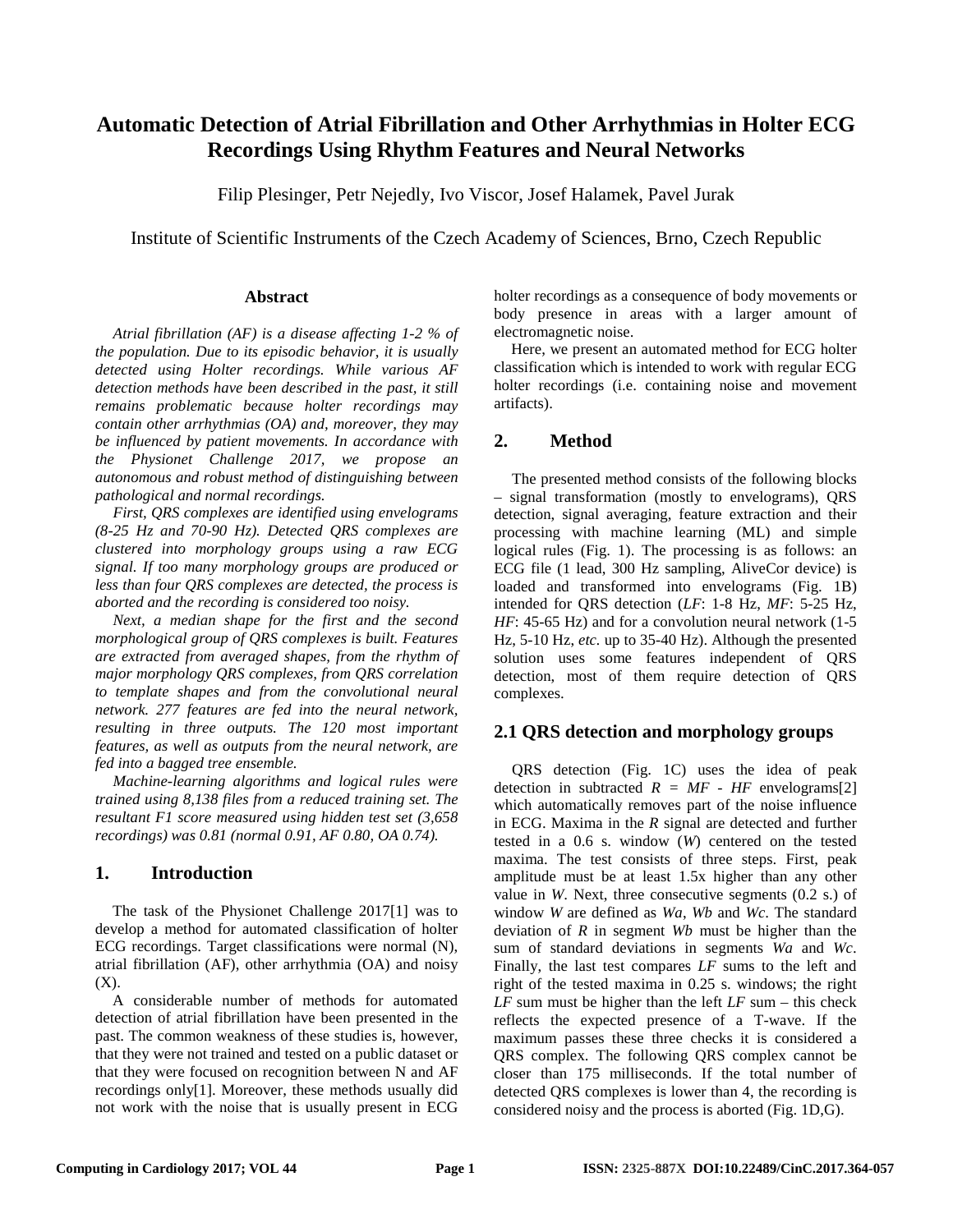

Figure 1: Flowchart of presented algorithm. The convolution neural network uses multiple envelograms as input. Noisy recordings (X) are detected using features from QRS detection and convolution neural network outputs.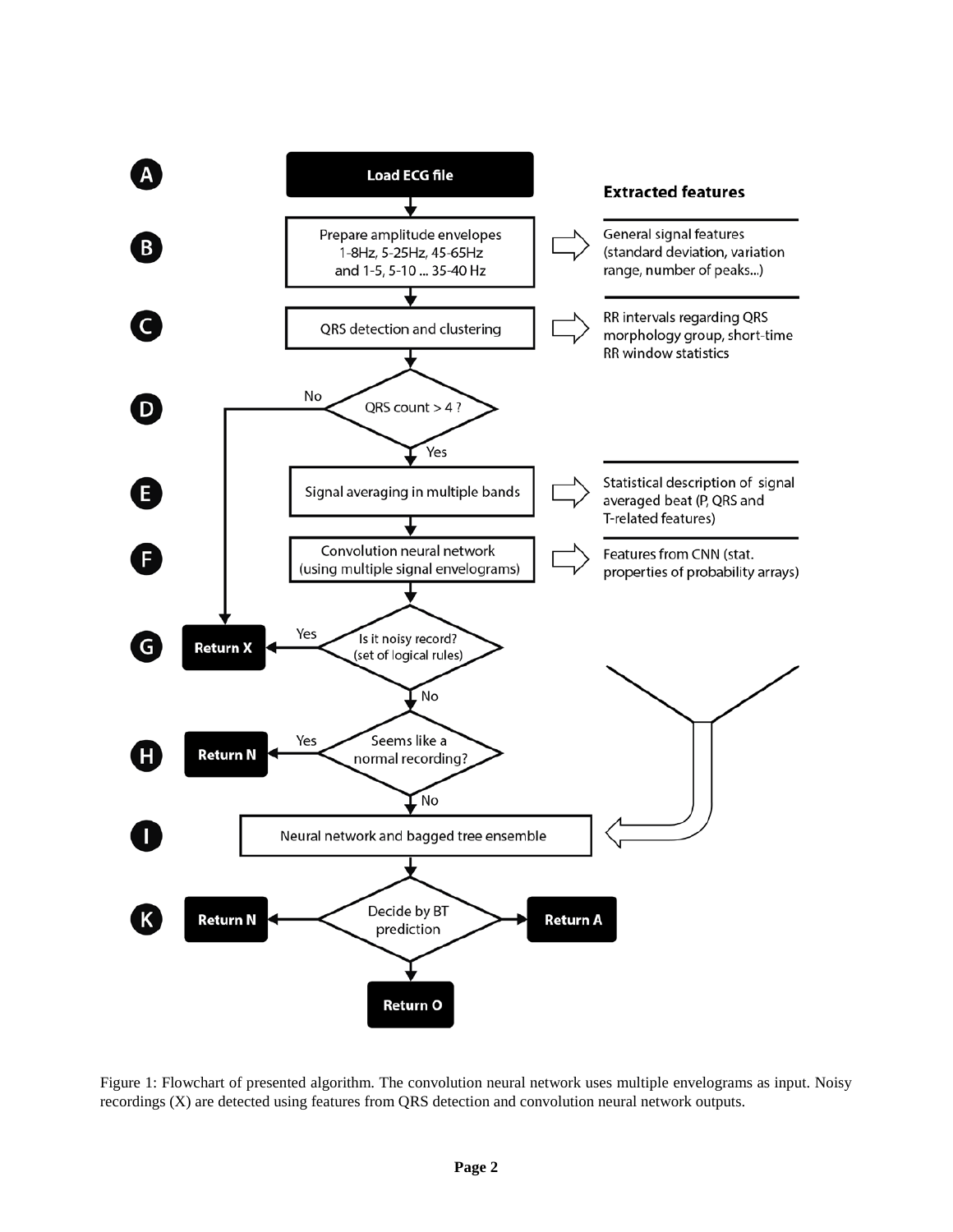QRS complexes are clustered into groups by morphology. The first QRS complex defines the shape for the first group. If any other QRS correlates to this one  $(0, 0.9)$ , it is also assigned to the same group. If not, it creates a new morphological group (MG). If the number of created groups is higher than the length of the file in seconds, the file is considered noisy and the process is aborted. MGs are merged together if their averaged QRS correlates better than 0.95 when tested with time offset. Finally, MGs are ordered by the number of associated QRS complexes. Thus, typical healthy recordings contain only QRS associated to MG<sub>1</sub>, while recordings with, for example, premature ventricular complexes (PVC) will contain a large number of sinus beats in  $MG<sub>1</sub>$  and PVCs in  $MG<sub>2</sub>$ . QRS complexes associated with low-occurrence MGs usually belong to artifacts.

#### **2.2 Feature extraction**

Features were extracted from several sources. The first source was statistical description of RR intervals (prepared for  $MG_1$  and  $MG_2$  and also independent of  $MG$ ) as RR standard deviation, often used for detection of atrial fibrillation (features extracted: n=68). Another source was statistical description of RR in a moving window (6 beats), also containing single RR crossings through average RR or description of RR distribution (n=37). Because detection of RR irregularities is essential for detection of other arrhythmias, irregularities in RR (Fig. 2-right) were tested as well as the ratio of *MF* and *LF* sums close to QRS.

Features extracted from RR intervals were used to identify noisy recordings – if RR intervals from  $MG_{1-3}$ cover less than 40 % of the ECG signal, the signal was considered noisy.



Figure 2: Examples of extracted features. Left – min. probability of being N from convolution neural network in 6-sec. moving window (noisy recordings were not predicted by CNN). Right – ratio of irreg. beats in RR intervals. N – normal, AF – atrial fib., OA – other arrhythmia,  $X$  – noisy. The Kruskal-Wallis test shows  $p < 0.01$ .

A significant source of features were averaged beats (Fig. 1E); averaging was performed using raw ECG and  $LF$  and  $MF$  signals. Only  $MG<sub>1</sub>$  beats (sinus beats) were used for signal averaging. Features describing amplitude and standard deviation in specific segments and their ratios were extracted. For example, standard deviation in a segment <-200;-80> ms prior to QRS should be very low in recordings containing atrial fibrillation because the P-wave is not synchronized with QRS. Therefore, this segment in an averaged shape should be flat, while averaging of a healthy recording will reveal a P-wave even in a noisy signal. 60 features were extracted from averaged QRS, pointing to QRS, P-wave, T-wave and ST elevation.

Independent of QRS detection, a convolution neural network (CNN) was also used for feature extraction (Fig. 1F). The input for CNN was a floating 6-second window across band-passed (1-40 Hz) ECG and its envelograms (1-40 Hz by 5 Hz). The CNN contains 2 convolution layers, uses a ReLU non-linearity function [3] and contains 15 neurons in the first fully connected layer. The output layer contains 3 neurons and after normalization (softmaxLayer) the CNN produces the probability of states N, AF and OA (Fig. 2-left). Because we receive probabilities for each window, statistical descriptions of these probabilities (min, max, mean and standard deviation and their derivates) were used as features  $(n=17)$ .

Features were also extracted from correlation coefficients of average QRS ( $MG<sub>1</sub>$  and  $MG<sub>2</sub>$ ) to 30 shapes present in the training set (n=62), including other features related to correlation.

Existing features were used to isolate N recordings (Fig. 1H) using simple logical rules: BPM (derived from  $MG<sub>1</sub>$ ) must be between 50 and 99 BPM, max probability of OA derived from CNN must be lower than 0.35. This rule is capable of isolating 3,136 N recordings (63 % of all N) from the training set without following machinelearning techniques.

# **2.3 Processing with a neural network and bagged tree ensemble (BT)**

All features (n=277) were fed into a neural network (Fig. 1I) with one input layer, one hidden layer (25 neurons) and one output layer (3 neurons). The output values of the NN (*i.e.* N, AF and OA probabilities) are added to the feature set and fed into a badged tree (Fig. 1K). Finally, the output of the bagged tree is interpreted as an N, AF or OA state.

#### **2.4. Training**

The original training set contained 8,350 ECG recordings. We removed 167 of these recordings in cases